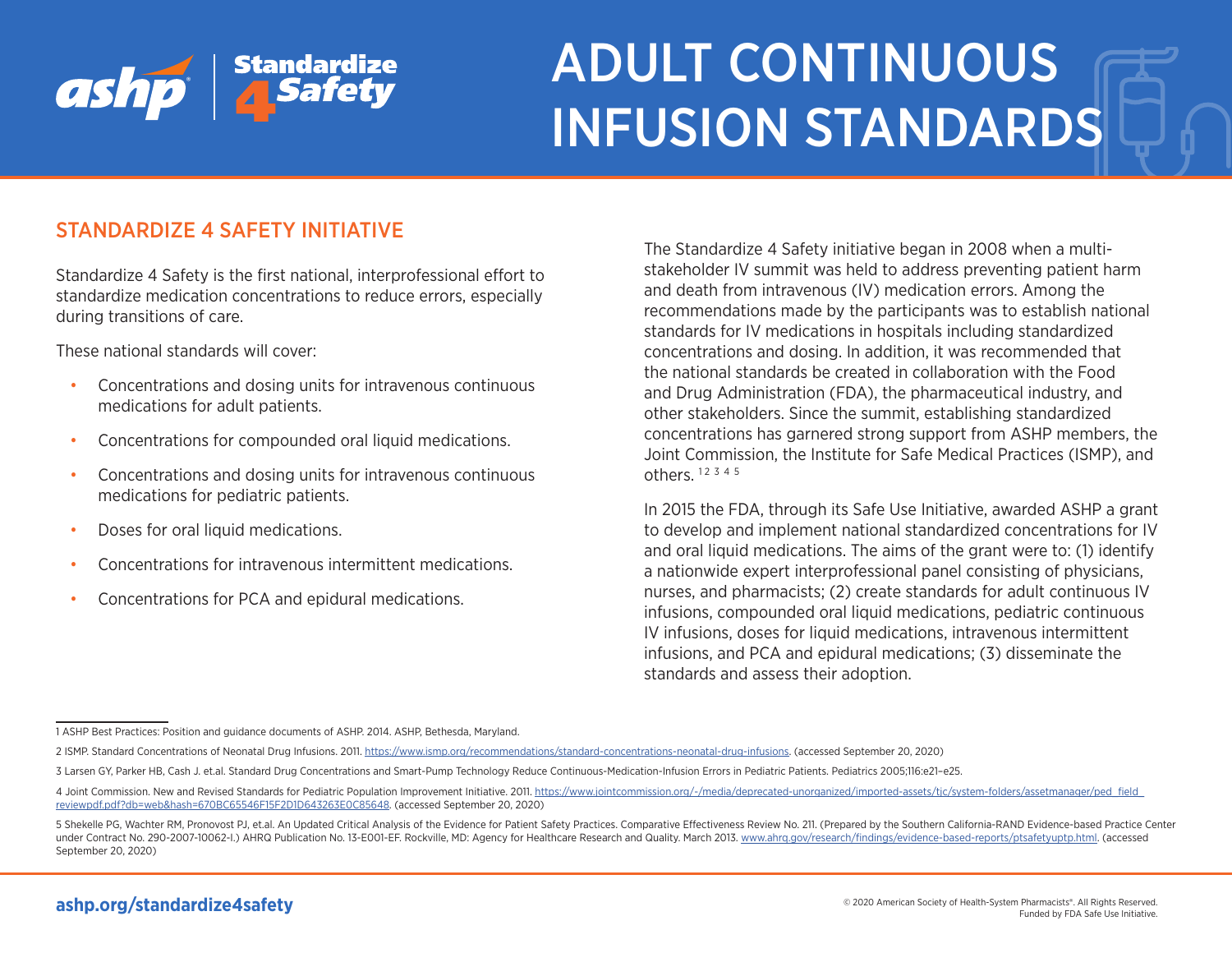## WHY STANDARDIZE

*To Err is Human* was published in 1999 and highlighted the harm to patients from healthcare error. In that report, medication errors were stated to be responsible for one of 131 outpatient and one of 854 inpatient deaths.<sup>6</sup> Healthcare continues to struggle to eliminate harm to patients. A systematic review and meta-analysis in 2019 estimated one in 20 patients are exposed to preventable medical harm with the highest incidence of events due to medications. Compounded medications,<sup>7</sup> especially those given intravenously, are known to be high risk for error due to added complexity and multiple steps required for determining dosing when ordering, concentrations for preparation and rates of infusion for administering.<sup>89</sup> Using standardization as a quality improvement tool decreases variation, improves safety, and is the foundation for using clinical pathways and evidence-based guidelines. Standardization allows providers to manage excessive and unintended variation as they customize care for patients.<sup>10</sup>

# PRINCIPLES FOR ADULT CONTINUOUS INFUSION STANDARDS



<sup>6</sup> Kohn LT, Corrigan J, Donaldson Molla S, eds; Institute of Medicine Committee on Quality of Health Care in America. To Err is Human: Building a Safer Health System. Washington, DC: National Academy Press; 2000.

<sup>7</sup> Panagioti, M, Khan K, Keers RN, et.al. Prevalence, severity, and nature of preventable patient harm across medical care settings: systematic review and meta-analysis. BMJ 2019;366:l4185 | doi: 10.1136/bmj.l4185.

<sup>8</sup> Hedlund N, Beer I, Hoppe-Tichy T, Trbovich P. Systematic evidence review of rates and burden of harm of intravenous admixture drug preparation errors in healthcare settings. BMJ Open. 2017; 7(12): e015912.

<sup>9</sup> Sutherland A, Canobbio M, Clarke J, et.al. Incidence and prevalence of intravenous medication errors in the UK: a systematic review. Eur J Hosp Pharm. 2020 Jan; 27(1): 3–8.

<sup>10</sup> Lloyd R. Does Standardization Mean the End of Autonomy? Institute for Healthcare Improvement. [http://www.ihi.org/communities/blogs/does-standardization-mean-the-end-of-autonomy.](http://www.ihi.org/communities/blogs/does-standardization-mean-the-end-of-autonomy) (accessed September 15, 2020.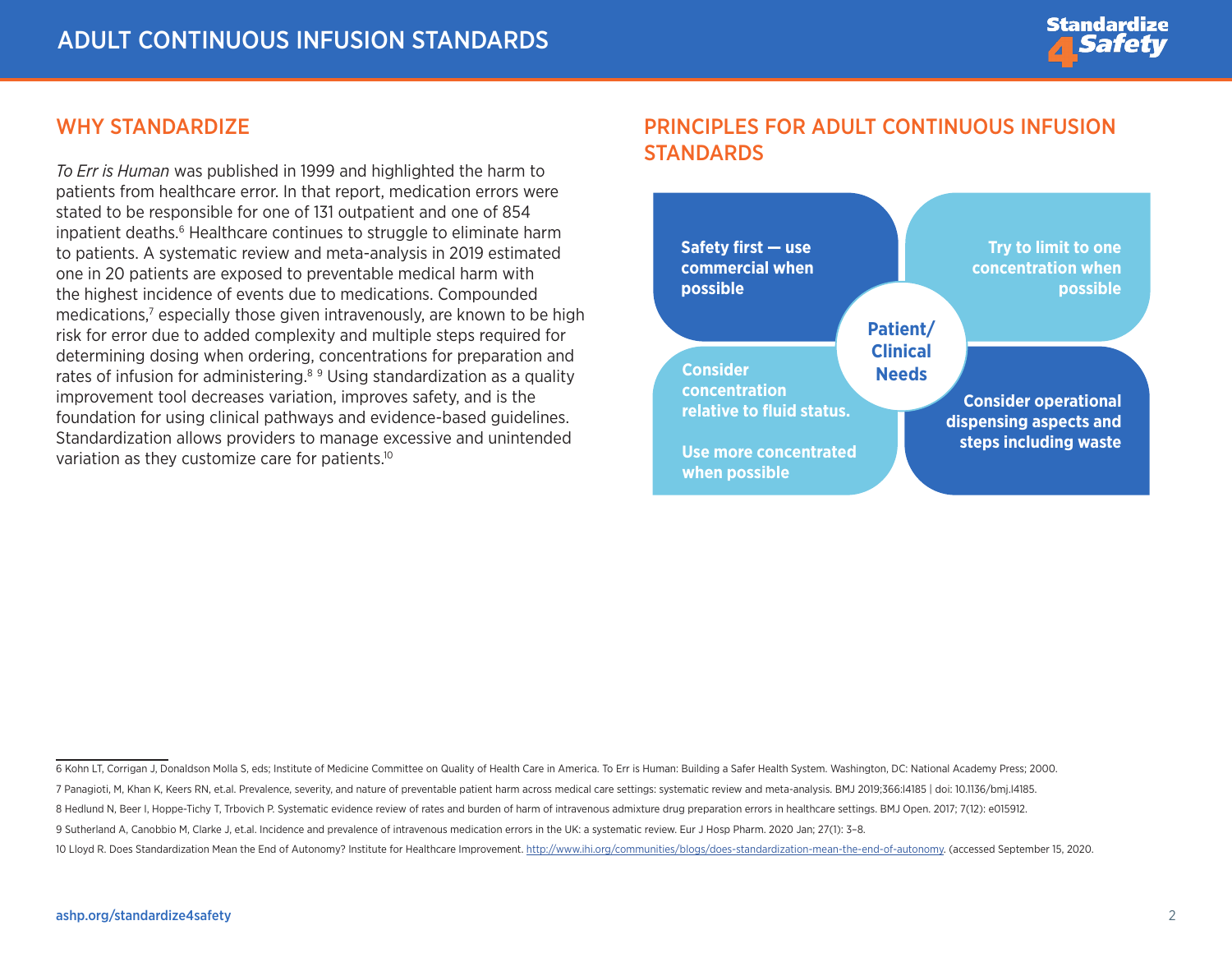

# HOW THE NATIONAL MEDICATION CONCENTRATION STANDARDS WERE **DEVELOPED**

A comprehensive environmental scan was conducted to identify the appropriate medications to be addressed in the respective standard concentrations. A multi-disciplinary expert panel was convened for each standard concentration category. Members were selected based on their expertise in the subject matter and identified with assistance from organizations such as The American Society of Anesthesiologists, Society of Critical Care Medicine, and American Association of Critical-Care Nurses. Each expert panel was charged to establish standard principles to guide their decisions in creating the respective standard concentration recommendations. Once a draft of standards was established, it was released for public comment and review by ASHP staff and ISMP. The expert panel subsequently met to address all comments and generate the National Medication Concentration Standards.

## PRINCIPLES FOR EXPERT PANEL DELIBERATIONS



**Use more concentrated when possible**

**Limit to one concentration when possible**

**FDA-approved commercial products** 

**Patient clinical needs**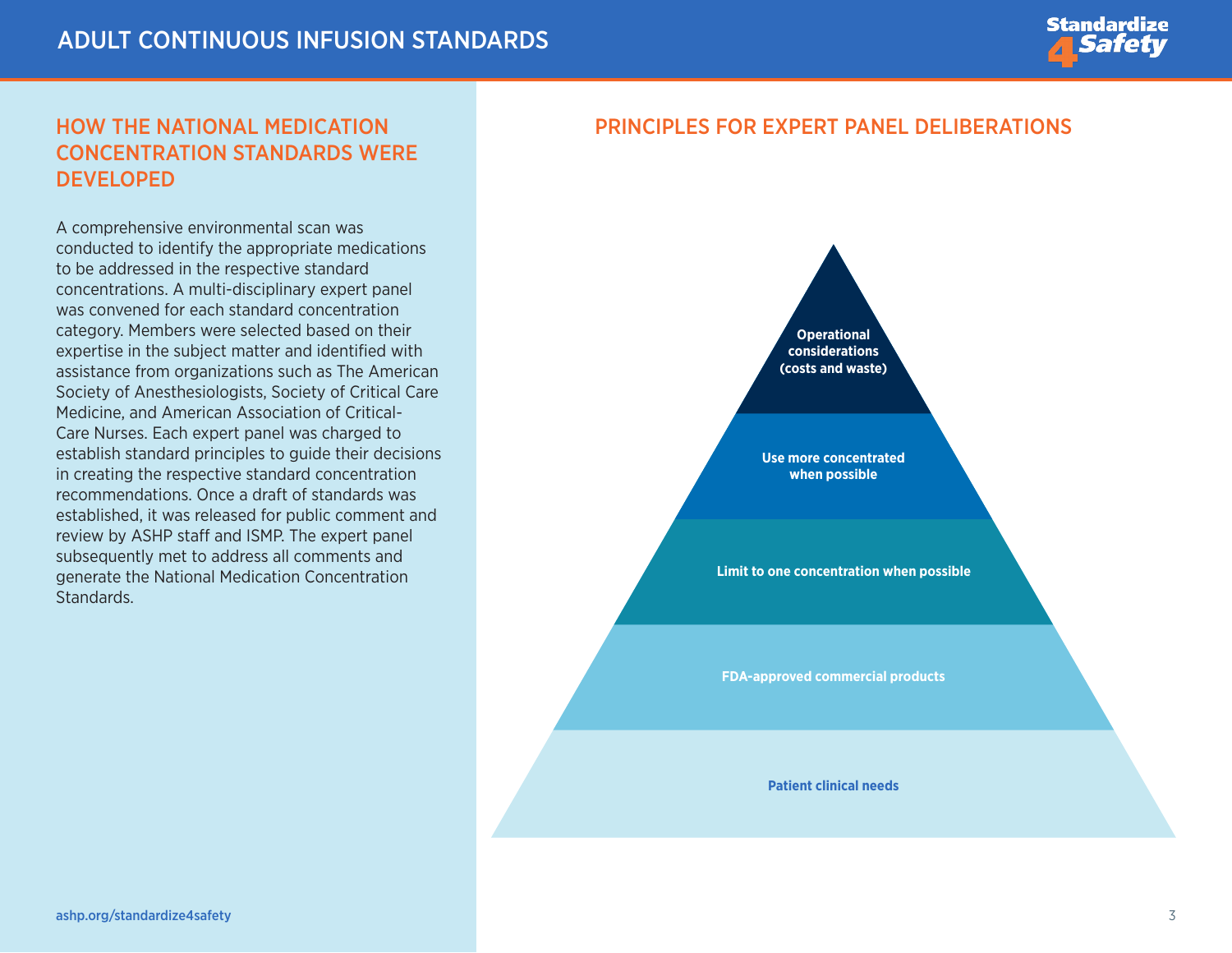

### EXPERT PANEL

#### **Leigh Briscoe-Dwyer**

Vice President of Clinical Affairs PharMedium, Amerisouce Bergan Lake Forest, Illinois *At the time of development of standards Dr. Briscoe-Dwyer was the Chief Pharmacy and Medication Safety Officer North Shore-LIJ Health System Lake Success, New York*

#### **Dan Degnan**

Senior Project Manager Purdue University Center for Medication Safety Advancement Indianapolis, Indiana

#### **Stephen Eckel**

University of North Carolina Hospitals UNC Eshelman School of Pharmacy Chapel Hill, North Carolina

#### **Joe Falise**

Nurse Manager, SICU & MICU University of Miami Hospital Miami, Florida (Rep., Society of Critical Care Nursing)

#### **Loretta Grecu**

Associate Professor of Anesthesiology Stony Brook University School of Medicine Stony Brook, New York (Rep., American Society of Anesthesiologists)

#### **Asad Latif**

Assistant Professor of Anesthesiology and Critical Care Medicine Core Faculty, Armstrong Institute for Patient Safety and Quality Johns Hopkins Medicine Baltimore, Maryland (Rep., Society of Critical Care Medicine)

#### **Rhonda B. Liberto**

Medication Safety Clinical Pharmacy Specialist Sentara Norfolk General Hospital Norfolk, Virginia

#### **David Mangan**

Beth Israel Deaconess Medical Center Boston, Massachusetts

#### **Kathleen Morneau**

Clinical Pharmacy Specialist, Surgery Michael E. Debakey VA Medical Center Houston, Texas

#### **Tamra Pierce**

Clinical Pharmacy Specialist VA Medical Center Medical Intensive Care Indianapolis, Indiana

#### **Nat Sims**

Massachusetts General Hospital Anesthesia / Biomedical Engineering Boston, Massachusetts

#### **Joetta Vamos**

Flight RN University of Michigan Health System Ann Arbor, Michigan

#### **Tim Vanderveen**

**Consultant** San Diego, California (Rep., San Diego Patient Safety Taskforce)

#### **Janice Wojcik**

Advanced Practice Nurse Director, Nursing Informatics St. Joseph's Healthcare System Paterson, New Jersey (Rep., Society of Critical Care Nursing)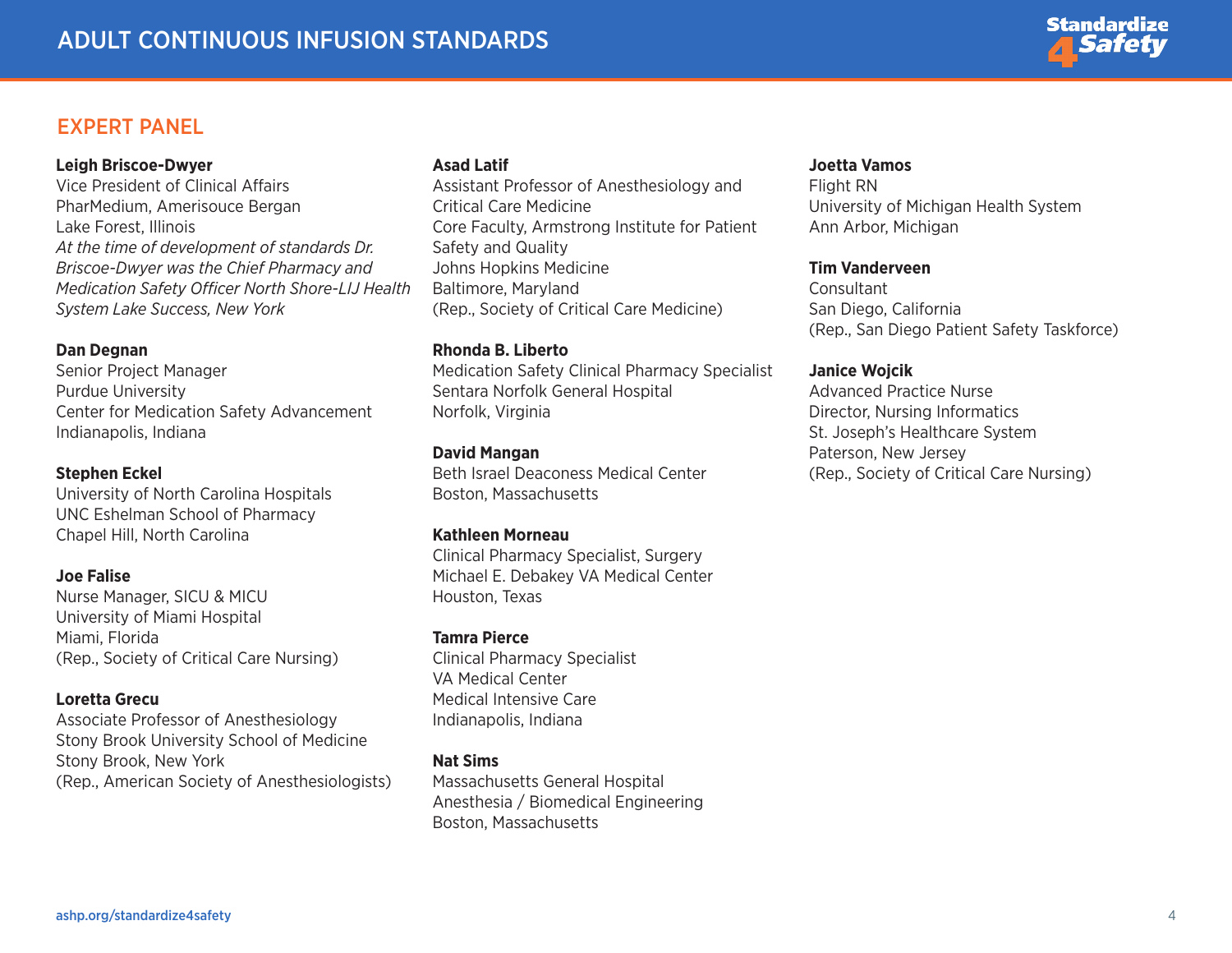

## **DISCLAIMERS**

- Suggested concentrations may differ from the package insert (PI) information for a drug. This is due to clinical needs that may have transpired postmarket. When this is the case, studies are available to support the use of a concentration different than what the parent company originally pursued through the new drug application (NDA) process.
- Please use the utmost caution when using a concentration different than the PI, especially if rate information is used from the PI.
- Dosing units were derived from PI information, commonly used drug-reference guides, and clinical practice guidelines.
- Of special note, the expert panel is recommending that weight-based dosing be used for vasopressors (i.e., per kg, per minute), which may differ from institution specific guidelines. We strongly encourage that drug libraries and electronic health records (EHRs), including the electronic medication administration record, make distinct differences for weight-based vs. non-weight-based dosing so nurses can easily distinguish what pump programming is needed.
- These concentrations are guidelines only and are not mandatory. It is our hope that organizations will voluntarily adopt these concentrations and join a national movement to use standardization across the care continuum as an errorprevention strategy for patient safety.
- The information contained in this table is subject to the professional judgment and interpretation of the practitioner. ASHP has made reasonable efforts to ensure the accuracy and appropriateness of the information presented. However, any reader of this information is advised that ASHP is not responsible for the continued currency of the information, for any errors or omissions, and/or for any consequences arising from the use of the information in the self-assessment tool. Any user of the table is cautioned that ASHP makes no representation, guarantee, or warranty, express or implied, as to the accuracy and appropriateness of the information contained in it, and will bear no responsibility or liability for the results or consequences of its use.

# CONSIDERATIONS IN USING THE ADULT CONTINUOUS INFUSION STANDARDS

The 80/20 rule was applied by the expert panel to determine recommended standard concentrations. The concentrations listed reflect those applicable to most patient care circumstances. The panel recognizes situations occur where the most appropriate concentration for a patient may not be the recommended standard.

Whenever possible one standard infusion concentration is the recommendation. When more than one standard concentration was recommended it was to accommodate patient care needs for fluid restrictions, differences required for peripheral versus central lines, to simplify calculations and accommodate limitations of pump infusion rates.

Medications with more than one recommended concentration are listed from lowest to highest concentration, with the numbering corresponding to the respective stability reference(s).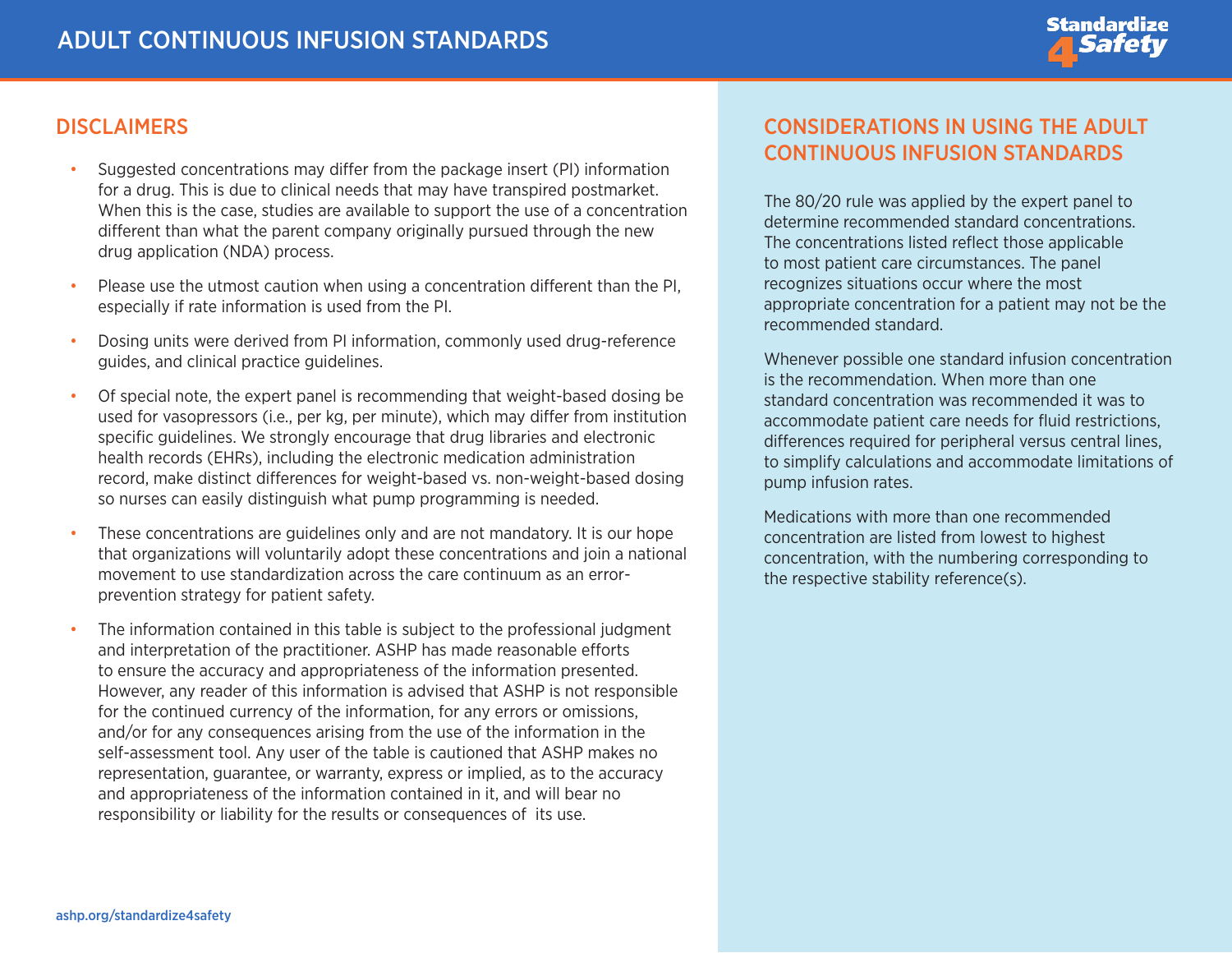<span id="page-5-0"></span>

| <b>Drug</b>                 | <b>Concentration</b><br><b>Standards</b> | <b>Dosing</b><br>units | <b>Commercially</b><br>available           |    | <b>References</b>                                                                                                                                                                                                                                                                                                                                          |
|-----------------------------|------------------------------------------|------------------------|--------------------------------------------|----|------------------------------------------------------------------------------------------------------------------------------------------------------------------------------------------------------------------------------------------------------------------------------------------------------------------------------------------------------------|
| Alteplase                   | 1 mg/mL                                  | mg/hour                | Yes, comes in a $ 1$ .<br>kit with diluent |    | Frazen BS, Maximal Dilution of Activase. Am J Hosp Pharm,<br>1990;47:2016. Product Information: Activase(R) intravenous<br>injection, alteplase intravenous injection. Genentech, Inc. (per<br>Manufacturer), South San Francisco, CA, 2015                                                                                                                |
| Amiodarone                  | $1.8$ mg/mL<br>1.<br>3.6 mg/mL<br>2.     | mg/min                 | Yes                                        |    | Product Information: amiodarone HCI intravenous injection,<br>amiodarone HCI intravenous injection. Teva Canada Limited (per<br>Health Canada), Toronto, ON, Canada, 2016. -<br>Product Information: amiodarone HCI intravenous injection,<br>amiodarone HCI intravenous injection. Teva Canada Limited (per<br>Health Canada), Toronto, ON, Canada, 2016. |
| Argatroban                  | 1 mg/mL                                  | mcg/kg/min*            | Yes                                        |    | Product Information: argatroban injection, argatroban injection.<br>GlaxoSmithKline, Research Triangle Park, NC, 2009. Product<br>Information: argatroban IV injection aqueous solution, argatroban<br>IV injection aqueous solution. The Medicines Company (per<br>DailyMed), Parsippany, NJ, 2011.                                                       |
| <b>Bumetanide</b>           | $0.25$ mg/mL                             | mg/hour                | Administer<br>undiluted                    |    | Roche Laboratories. Bumex <sup>®</sup> (bumetanide) tablets and injection<br>prescribing information. Nutley, NJ; 1999 Feb.                                                                                                                                                                                                                                |
| Cisatracurium <sup>12</sup> | $2$ mg/mL                                | mcg/kg/min*            | Administer<br>undiluted                    |    | Abbvie. Nimbex® (cisatracurium besylate) injection prescribing<br>information. North Chicago, IL; 2016 Dec.                                                                                                                                                                                                                                                |
| Dexmedetomidine             | 4 mcg/mL                                 | mcg/kg/hour            | Yes                                        |    | Hospira. Precedex <sup>®</sup> (dexmedetomidine) injection prescribing<br>information. Lake Forest, IL; 2016 Apr.                                                                                                                                                                                                                                          |
| <b>DilTIAZem</b>            | 1 mg/mL                                  | mg/hour                | <b>No</b>                                  |    | Diltiazem HCL 0.5% intravenous injection, Akor, Inc. (per<br>DailyMed) Lke Forest, IL. 2012.                                                                                                                                                                                                                                                               |
| <b>DOBUTamine</b>           | 4000 mcg/mL                              | mcg/kg/min             | Yes                                        |    | Hospira. Dobutamine in 5% dextrose injection prescribing<br>information. Lake Forest, IL; 2006 June.                                                                                                                                                                                                                                                       |
| DOPamine <sup>3</sup>       | 1600 mcg/mL<br>1.<br>3200 mcg/mL<br>2.   | mcg/kg/min             | Yes                                        | 2. | Hospira. Dopamine hydrochloride and 5% dextrose injection<br>prescribing information. Lake Forest, IL; 2014 May.<br>Hospira. Dopamine hydrochloride and 5% dextrose injection<br>prescribing information. Lake Forest, IL; 2014 May.                                                                                                                       |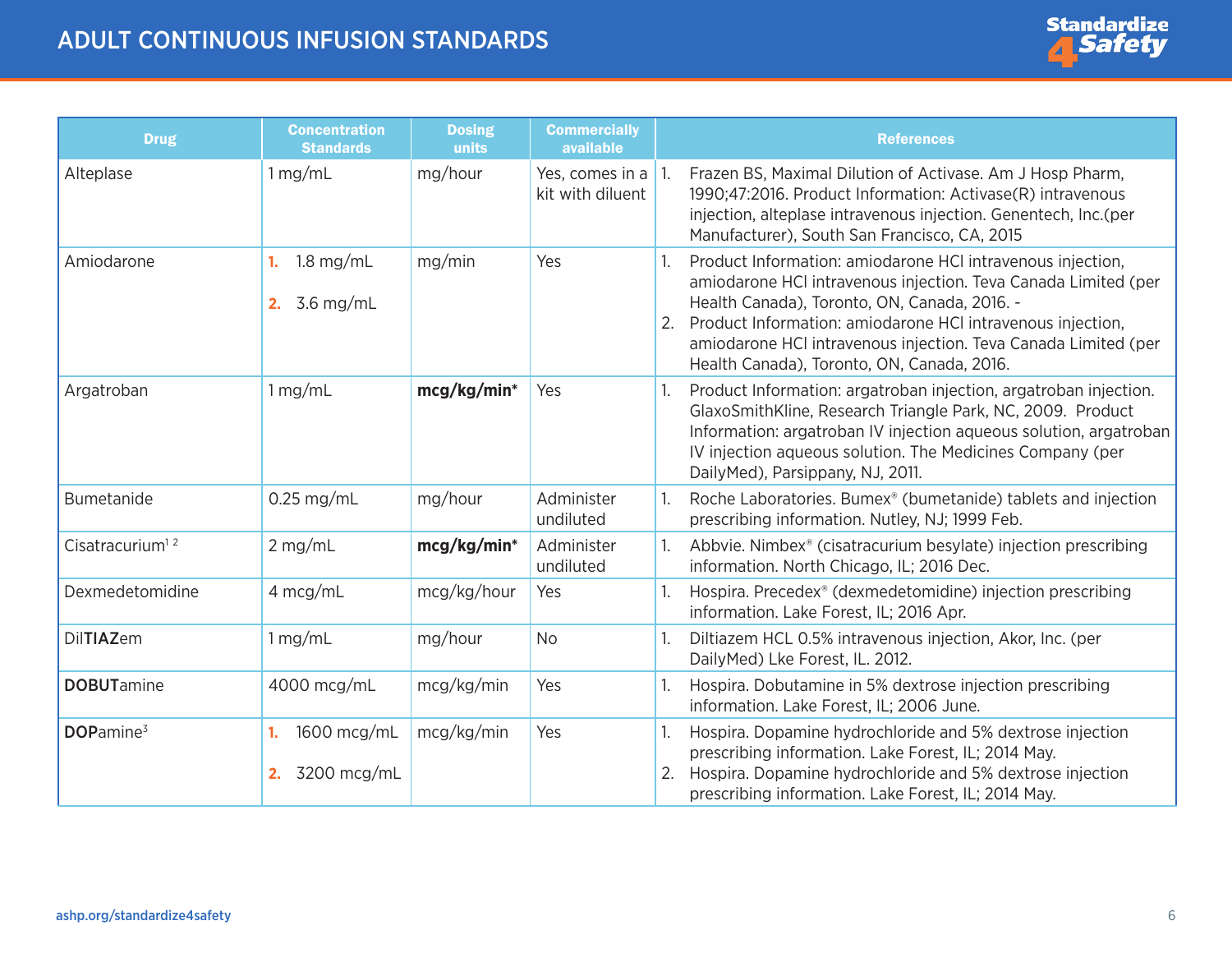<span id="page-6-0"></span>

| <b>Drug</b>              | <b>Concentration</b><br><b>Standards</b> | <b>Dosing</b><br>units         | <b>Commercially</b><br>available                        | <b>References</b>                                                                                                                                                                                                                                                                                                                                                                                                                                                                                                                                                                                                                                                                                                                           |
|--------------------------|------------------------------------------|--------------------------------|---------------------------------------------------------|---------------------------------------------------------------------------------------------------------------------------------------------------------------------------------------------------------------------------------------------------------------------------------------------------------------------------------------------------------------------------------------------------------------------------------------------------------------------------------------------------------------------------------------------------------------------------------------------------------------------------------------------------------------------------------------------------------------------------------------------|
| EPINEPHrine <sup>4</sup> | 20 mcg/mL<br>1.<br>40 mcg/mL<br>2.       | mcg/kg/min                     | <b>No</b>                                               | 1a. Allwood MD. The stability of four catecholamines in 5% glucose<br>infusions. J Clin Pharm Ther. 1991:16:337-40.<br>1b. VanMatre ET, Ho KC, Lyda C, et.al. Extended Stability of<br>Epinephrine Hydrochloride Injection in Polyvinyl Chloride Bags<br>Stared in Amber Ultraviolet Light-Blocking Bags. Hospital<br>Pharmacy. 2017;52:570-573.<br>2a. Carr RR, Decarie D, EnsomMHH. Stability of Epinephrine at<br>Standard Concentrations. Can J Hosp Pharm. 2014;67:197-202<br>2b. Peddicord TE, Olsen KM, ZumBrunnen TL, et.al. Stability of<br>high-concentration dopamine hydrochloride, norepinephrine<br>bitartrate, epinephrine hydrochloride and nitroglycerin 5%<br>dextrose injetion. Am J Health-Syst Pharm. 1997;54:1417-19. |
| Esmolol                  | $10$ mg/mL<br>1.<br>2. 20 mg/mL          | mcg/kg/min                     | Yes                                                     | Baxter. Brevibloc® injection (esmolol hydrochloride) prescribing<br>information. (dated 1998 Jun). In: Physicians' desk reference.<br>54th ed. Montvale NJ: Medical Economics Company Inc;<br>2000:655-7.<br>2. Baxter. Brevibloc <sup>®</sup> injection (esmolol hydrochloride) prescribing<br>information. (dated 1998 Jun). In: Physicians' desk reference.<br>54th ed. Montvale NJ: Medical Economics Company Inc;<br>2000:655-7.                                                                                                                                                                                                                                                                                                       |
| FentaNYL <sup>5</sup>    | 10 mcg/mL<br>1.<br>2. 50 $mcg/mL$        | mcg/hour                       | <b>No</b>                                               | Extended Stability for Parenteral Drugs 6th Edition, 2017. Ed.<br>Bing, CD et. al. ASHP, 4500 East-West Highway, Suite 900,<br>Bethesda, MD 20814<br>2. Hospira, INC. Fentanyl Citrate injection, solution.prescribing<br>information. Lake Forest, IL; 2019, December.                                                                                                                                                                                                                                                                                                                                                                                                                                                                     |
| Furosemide               | $2$ mg/mL<br>1.<br>2. 10 $mg/mL$         | mg/hour                        | No, and the<br>10 mg/mL is<br>administered<br>undiluted | Negro S, Rendon AL, Azuara M, et.al. Compatibility and Stability<br>of Furosemide and Dexamethasone Comined in Infusion<br>Solutions. Arzneimittelforschung. 2006;56:714-20.<br>2. American Pharmaceutical Partners, Inc. Furosemide Injection,<br>USP prescribing information. Schaumburg, IL; 2002 Apr.                                                                                                                                                                                                                                                                                                                                                                                                                                   |
| Heparin <sup>6</sup>     | 100 units/mL                             | units/hour or<br>units/kg/hour | Yes                                                     | B.Braun Medical Inc. Heparin Sodium in Dextrose Injection<br>prescribing information. Bethlehem, PA. 2018. April                                                                                                                                                                                                                                                                                                                                                                                                                                                                                                                                                                                                                            |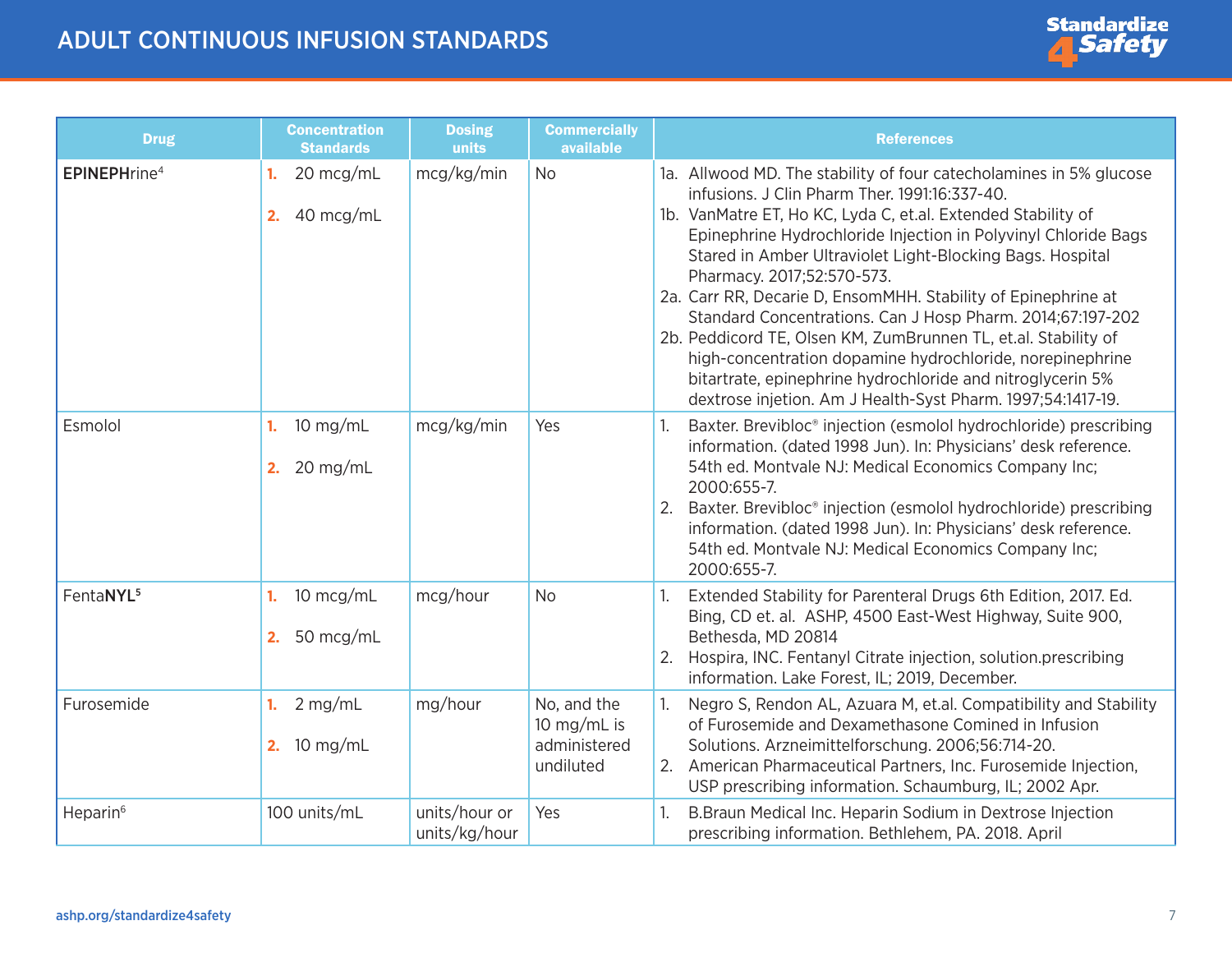| <b>Drug</b>                | <b>Concentration</b><br><b>Standards</b>                                                        | <b>Dosing</b><br>units                                       | <b>Commercially</b><br>available | <b>References</b>                                                                                                                                                                                                                                                                                                                                                                                                                                                                                                |
|----------------------------|-------------------------------------------------------------------------------------------------|--------------------------------------------------------------|----------------------------------|------------------------------------------------------------------------------------------------------------------------------------------------------------------------------------------------------------------------------------------------------------------------------------------------------------------------------------------------------------------------------------------------------------------------------------------------------------------------------------------------------------------|
| HYDROmorphone <sup>5</sup> | $0.2$ mg/mL<br>1.<br>1 mg/mL<br>2.<br>5 mg/mL<br>3.<br>(based upon<br>high dose<br>requirements | mg/hour                                                      | <b>No</b>                        | Ensom MHH, DeCarie D, Leung K, et al. Stability of<br>hydromorphone-ketamine solutions in glass bottles, plastic<br>syringes, and IV bags for pediatric use. Can J Hosp Pharm. 2009;<br>62(2):112b.<br>2. Extended Stability for Parenteral Drugs 6th Edition, 2017. Ed.<br>Bing, CD et. al. ASHP, 4500 East-West Highway, Suite 900,<br>Bethesda, MD 20814<br>Extended Stability for Parenteral Drugs 6th Edition, 2017. Ed.<br>Bing, CD et. al. ASHP, 4500 East-West Highway, Suite 900,<br>Bethesda, MD 20814 |
| Insulin (regular)          | 1 unit /mL                                                                                      | units/hour,<br>DKA protocols<br>may require<br>units/kg/hour | <b>No</b>                        | 1a. Nolan PE, Hoyer GL, LeDoux JH et al. Stability of ranitidine<br>hydrochloride and human insulin in 0.9% sodium chloride<br>injection. Am J Health-Syst Pharm. 1997.<br>1b. Product Information: HUMULIN(R) R subcutaneous injection,<br>intravenous injection, insulin human subcutaneous injection,<br>intravenous injection. Lilly USA LLC (per FDA), Indianapolis, IN,<br>2018. Micromedex                                                                                                                |
| Isoproterenol <sup>6</sup> | 4 mcg/mL                                                                                        | mcg/min or<br>mcg/kg/min                                     | <b>No</b>                        | ISUPREL (R) IV injection, isoproterenol hcl IV injection. Hospira,<br>Inc, Lake Forest, IL, 2004.                                                                                                                                                                                                                                                                                                                                                                                                                |
| Labetalol                  | $5$ mg/mL                                                                                       | mg/min                                                       | <b>No</b>                        | Product Information: labetalol HCI intravenous injection, labetalol<br>HCI intravenous injection. Hospira, Inc. (per DailyMed), Lake<br>Forest, IL, 2015.                                                                                                                                                                                                                                                                                                                                                        |
| Lidocaine                  | 8 mg/mL                                                                                         | mg/min                                                       | Yes                              | 1a. Stewart JT, Warren FW. Stability of ranitidine hydrochloride and<br>seven medications. Am J Hosp Pharm. 1994; 51:1802-7.<br>1b. Product Information: Lidocaine HCI dextrose 5% intravenous<br>injection, lidocaine HCI dextrose 5% intravenous injection. Baxter<br>Healthcare Corporation (per FDA), Deerfield, IL, 2017.                                                                                                                                                                                   |
| LORazepam                  | 1 mg/mL                                                                                         | mg/hour                                                      | <b>No</b>                        | ASHP Interactive Handbook on Injectable Drugs Accessed July<br>13,2020                                                                                                                                                                                                                                                                                                                                                                                                                                           |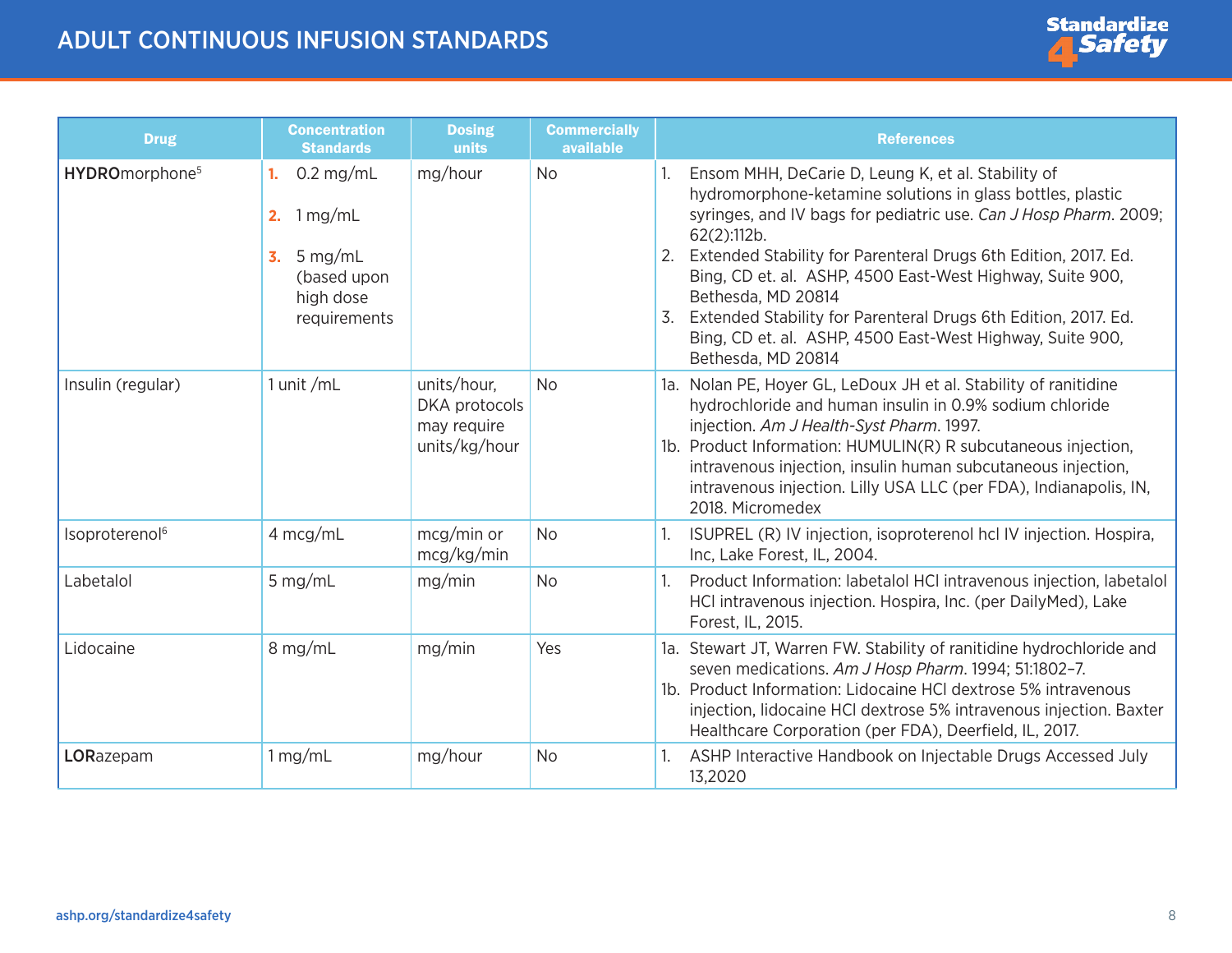| <b>Drug</b>           | <b>Concentration</b><br><b>Standards</b>                                      | <b>Dosing</b><br>units | <b>Commercially</b><br>available | <b>References</b>                                                                                                                                                                                                                                                                                                                                                                                                                                                                                                                       |
|-----------------------|-------------------------------------------------------------------------------|------------------------|----------------------------------|-----------------------------------------------------------------------------------------------------------------------------------------------------------------------------------------------------------------------------------------------------------------------------------------------------------------------------------------------------------------------------------------------------------------------------------------------------------------------------------------------------------------------------------------|
| Morphine <sup>6</sup> | 1 mg/mL<br>1.<br>$5$ mg/mL<br>2.<br>(based upon<br>high dose<br>requirements) | mg/hour                | Yes                              | Stiles ML, Tu YH, & Allen LV Jr: Stability of morphine sulfate<br>in portable pump reservoirs during storage and simulated<br>administration. Am J Hosp Pharm 1989; 46:1404-1407.<br>2a. Stiles ML, Tu YH, & Allen LV Jr: Stability of morphine sulfate<br>in portable pump reservoirs during storage and simulated<br>administration. Am J Hosp Pharm 1989; 46:1404-1407.<br>2b. Altman L, Hopkins RJ, Ahmed S, et al: Stability of morphine<br>sulfate in Cormed III (Kalex) intravenous bags. Am J Hosp Pharm<br>1990; 47:2040-2042. |
| Midazolam             | 1 mg/mL                                                                       | mg/hour                | <b>No</b>                        | 1a. Karlage K, Earhart Z, Green-Boesen K, Myrdal PB. Stability<br>of midazolam hydrochloride injection 1-mg/mL solutions in<br>polyvinyl chloride and polyolefin bags. Am J Health Syst Pharm.<br>2011;68(16):1537-1540. [PubMed 21817086]<br>1b. McMullin ST, Schaiff RA, and Dietzen DJ, "Stability of Midazolam<br>Hydrochloride in Polyvinyl Chloride Bags Under Fluorescent<br>Light," Am J Hosp Pharm, 1995, 52(18), 2018-20.                                                                                                     |
| Milrinone             | 200 mcg/mL                                                                    | mcg/kg/min             | Yes                              | 1a. Wilson TD, Forde MD, Crain AVR, Dombrowski LJ, Joyce<br>MA. Stability of milrinone in 0.45% sodium chloride, 0.9%<br>sodium chloride, or 5% dextrose injections. Am J Hosp Pharm.<br>1986;43(9):2218-2220.<br>1b. Wong F, Gill MA. Stability of milrinone lactate 200 mcg/mL in<br>5% dextrose injection and 0.9% sodium chloride injection. Int J<br>Pharm Compound. 1998; 2(2):168b                                                                                                                                               |
| NiCARdipine           | $0.1 \,\mathrm{mg/ml}$<br>1.<br>$0.5$ mg/ml<br>2.                             | mg/hour                | Yes - $0.1 \text{ mg}$ /<br>mL   | Product Information: CARDENE(R) IV solution for IV infusion,<br>1.<br>nicardipine HCL solution for IV infusion. EKR Therapeutics, Inc,<br>Bedminster, NJ, 2014.<br>Baaske DM, DeMay JF, Latona CA, et al. Stability of Nicardipine<br>Hydrochloride in Intravenous Solutions. Am J Health Syst Pharm.<br>1996;53(14):1701-1705                                                                                                                                                                                                          |
| Nitroglycerin         | 200 mcg/mL                                                                    | mcg/min                | Yes                              | Product Information: Nitroglycerin Injection. Abbott Laboratories,<br>North Chicago, IL, October 2014                                                                                                                                                                                                                                                                                                                                                                                                                                   |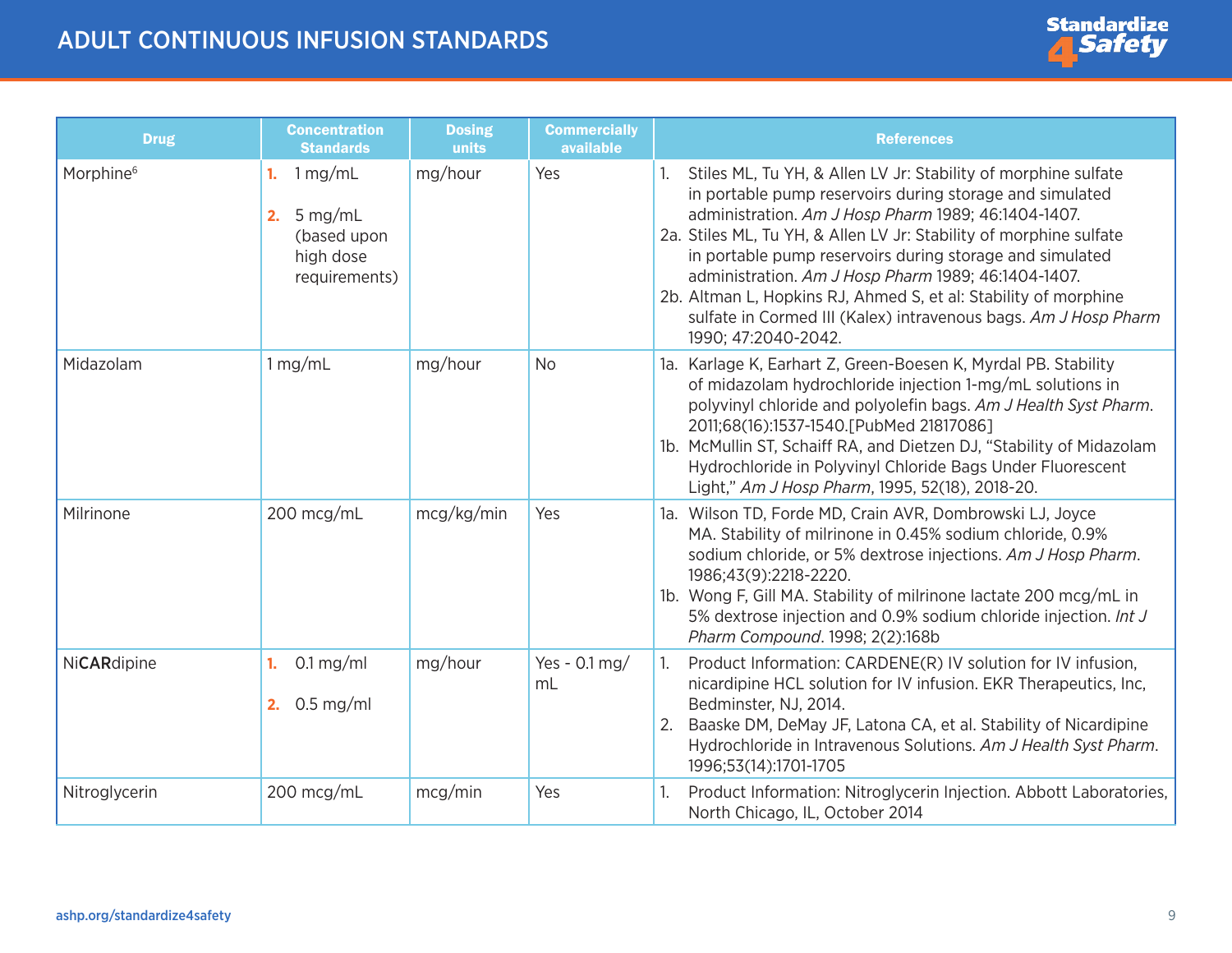| <b>Drug</b>                 | <b>Concentration</b><br><b>Standards</b>                                              | <b>Dosing</b><br>units        | <b>Commercially</b><br>available | <b>References</b>                                                                                                                                                                                                                                                                                                                                                                                                                                                                                                                                                  |
|-----------------------------|---------------------------------------------------------------------------------------|-------------------------------|----------------------------------|--------------------------------------------------------------------------------------------------------------------------------------------------------------------------------------------------------------------------------------------------------------------------------------------------------------------------------------------------------------------------------------------------------------------------------------------------------------------------------------------------------------------------------------------------------------------|
| Nitroprusside               | 200 mcg/mL<br>1.<br>500 mcg/mL<br>2.                                                  | mcg/kg/min                    | <b>No</b>                        | Product Information: NIPRIDE RTU intravenous injection, sodium<br>nitroprusside intravenous injection. Exela Pharma Sciences, LLC<br>(per FDA), Lenoir, NC, 2017.<br>Product Information: NIPRIDE RTU intravenous injection, sodium<br>2.<br>nitroprusside intravenous injection. Exela Pharma Sciences, LLC<br>(per FDA), Lenoir, NC, 2017.                                                                                                                                                                                                                       |
| Norepinephrine <sup>4</sup> | 16 mcg/mL<br>1.<br>2. $32 \text{ mcg/mL}$<br>$128 \text{ mcg/mL}$<br>$\overline{3}$ . | mcg/kg/min                    | <b>No</b>                        | Tremblay M, Lessard MR, Trepanier CA, et al: Stability of<br>norepinephrine infusions prepared in dextrose and normal saline<br>solutions. Can J Anaesth 2008; 55(3):163-167.<br>2. Hasegawa GR, Eder JR. Visual compatibility of dobutamine<br>hydrochloride with other injectable drugs. Am J Hosp Pharm<br>1984;41:949-51.<br>3. Closset M, Hecq JD, Soumoy L, et al, "Physical stability of highly<br>concentrated injectable drugs solutions used in intensive care<br>units," Ann Pharm Fr, 2017; Volume 75: pp. 185-188. Concentration<br>used (120 mcg.ml) |
| Phenylephrine               | 80 mcg/mL<br>1.<br>400 mcg/mL<br>2.                                                   | mcg/kg/min                    | <b>No</b>                        | 1a. West-Ward Pharmaceuticals. Phenylephrine hydrochloride<br>injection prescribing information. Eatontown, NJ; 2012 Dec<br>1b. Éclat Pharmaceuticals. Vazculep® (phenylephrine hydrochloride)<br>injection prescribing information. Chesterfield, MO; 2014<br>Jansen JJ, Oldland AR, Kiser TH. Evaluation of phenylephrine<br>2.<br>stability in polyvinyl chloride bags. Hosp Pharm. 2014; 49:455-7.                                                                                                                                                             |
| Propofol                    | 10 mg/mL                                                                              | mcg/kg/min                    | Yes                              | Fresenius Kabi USA, LLC. Diprivan <sup>®</sup> (propofol) injectable emulsion<br>1.<br>prescribing information. Lake Zurich, IL; 2017 Nov.                                                                                                                                                                                                                                                                                                                                                                                                                         |
| Rocuronium <sup>1</sup>     | $10$ mg/mL                                                                            | mcg/kg/min                    | Administer<br>undiluted          | Hospira. Rocuronium bromide injection prescribing information.<br>Lake Forest, IL: 2014 Feb.                                                                                                                                                                                                                                                                                                                                                                                                                                                                       |
| Vasopressin                 | 0.2 unit/mL<br>1.<br>2. $1$ unit/mL                                                   | units/min or<br>units/kg/min3 | <b>No</b>                        | ASHP Interactive Handbook on Injectable Drugs Accessed July<br>1.<br>13, 2020<br>Par Pharmaceutical Companies, Inc. Vasostrict <sup>®</sup> (vasopressin)<br>2.<br>injection prescribing information. Spring Valley, NY; 2015 Mar.                                                                                                                                                                                                                                                                                                                                 |
| Vecuronium <sup>1</sup>     | 1 mg/mL                                                                               | mcg/kg/min                    | <b>No</b>                        | Product InformationL Vecuronium bromide ntravenous injection<br>Iyophilized powder for solution. Fresenius Kabi USA, LLC (per<br>DailyMed) Lake Zurich, IL. 2016                                                                                                                                                                                                                                                                                                                                                                                                   |